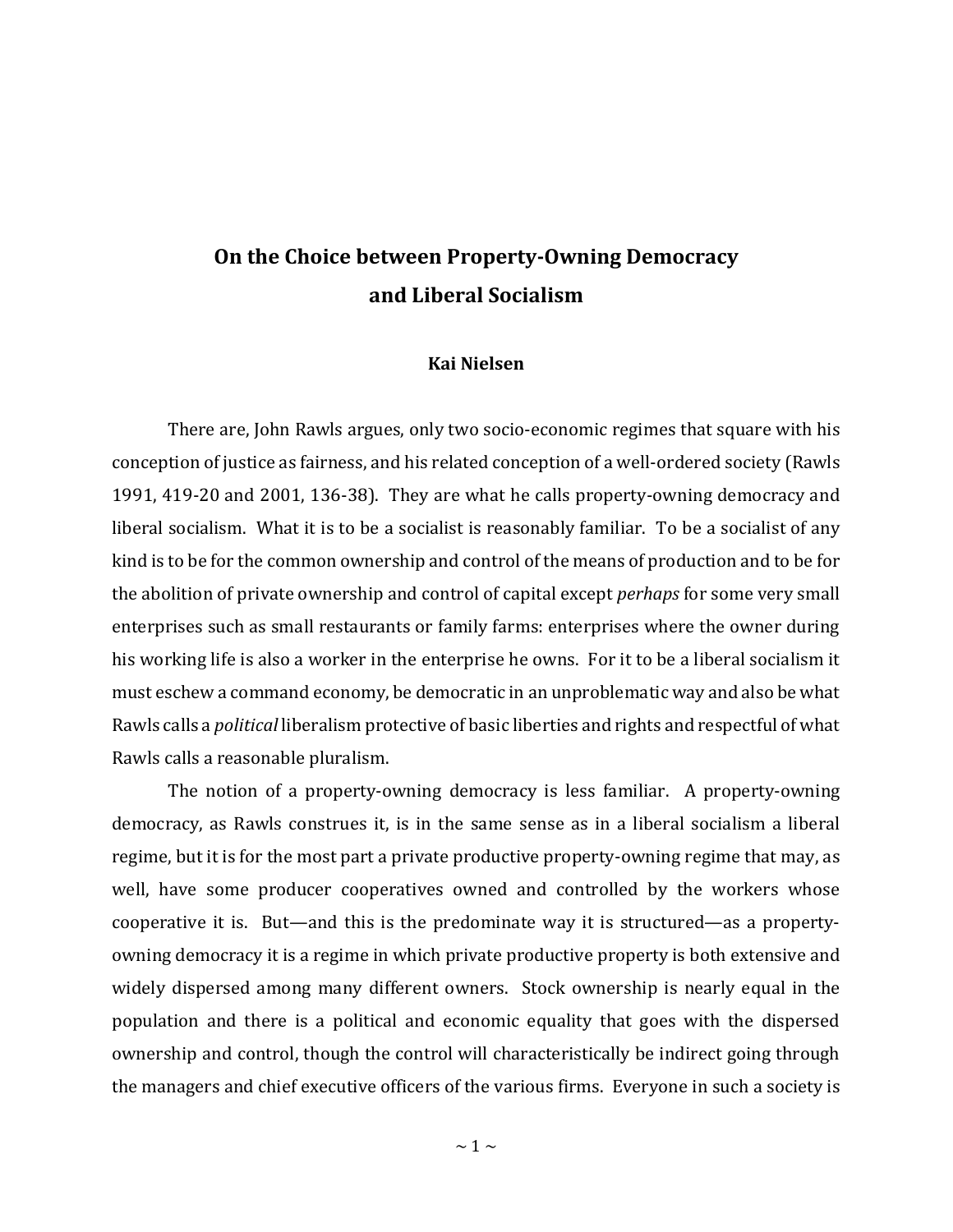in a position, barring incapacitating illness and things of that nature, to, if things go as they should, control the direction of their lives, living as they choose as long as they choose in a way that is compatible with all others being able to do likewise and as long as their choices are in accordance with the principles of justice that are accepted in liberal societies as being in accordance with our considered judgments in wide and general reflective equilibrium.

Rawls regards a property-owning democracy as being, as plainly as liberal socialism, an *alternative* to capitalism. But it does not appear to me to be so even as a model. Socialism, if it is even remotely robust, means the abolition of private ownership of capital except *perhaps* for having some very restricted small-scale private productive property ownership. We have socialism only if the means of production, or at least the major means of production, are commonly owned. There we get a clear alternative to capitalism. With property-owning democracy, with its extensive private productive property membership, we do not.

Some who have wanted to defend a Rawlsian property-owning democracy have denied that. They claim to be following Adam Smith, Karl Marx and Max Weber "in identifying capitalism as a social formation that divides society into propertied and propertyless classes (rather than defining all private [productive] property systems as capitalist)" (Krouse and McPherson 1988, 80). On this characterization "Rawls's ideal regime should not be called capitalism at all" (Krouse and McPherson 1988, 80). His property-owning democracy is after all, they have it, an *alternative* to capitalism.

That cannot be right for then a slave society would be a capitalist society even though there was no wage labor. There would be slave-owners and slaves (a propertied class and a propertyless class) but no selling of one's labor on a labor market. But that society is not a capitalist society. For capitalism to obtain there must be private ownership of the means of production and wage labor: workers selling their labor on a labor market. Where these are just owners and slaves—a propertied class and a property-less class—and we do not have wage labor, we do not have capitalism. The crucial distinction is between a regime with private productive property and wage labor—a capitalism—and a regime with common or, if you will, social ownership of the means of production—a socialism.

Someone might regard, I think mistakenly, that as a *mere* terminological dispute. But whether Rawls's property-owning democracy is, as Rawls himself believes, an alternative to capitalism or, as I will argue, a form of capitalism, not putting that issue aside, another more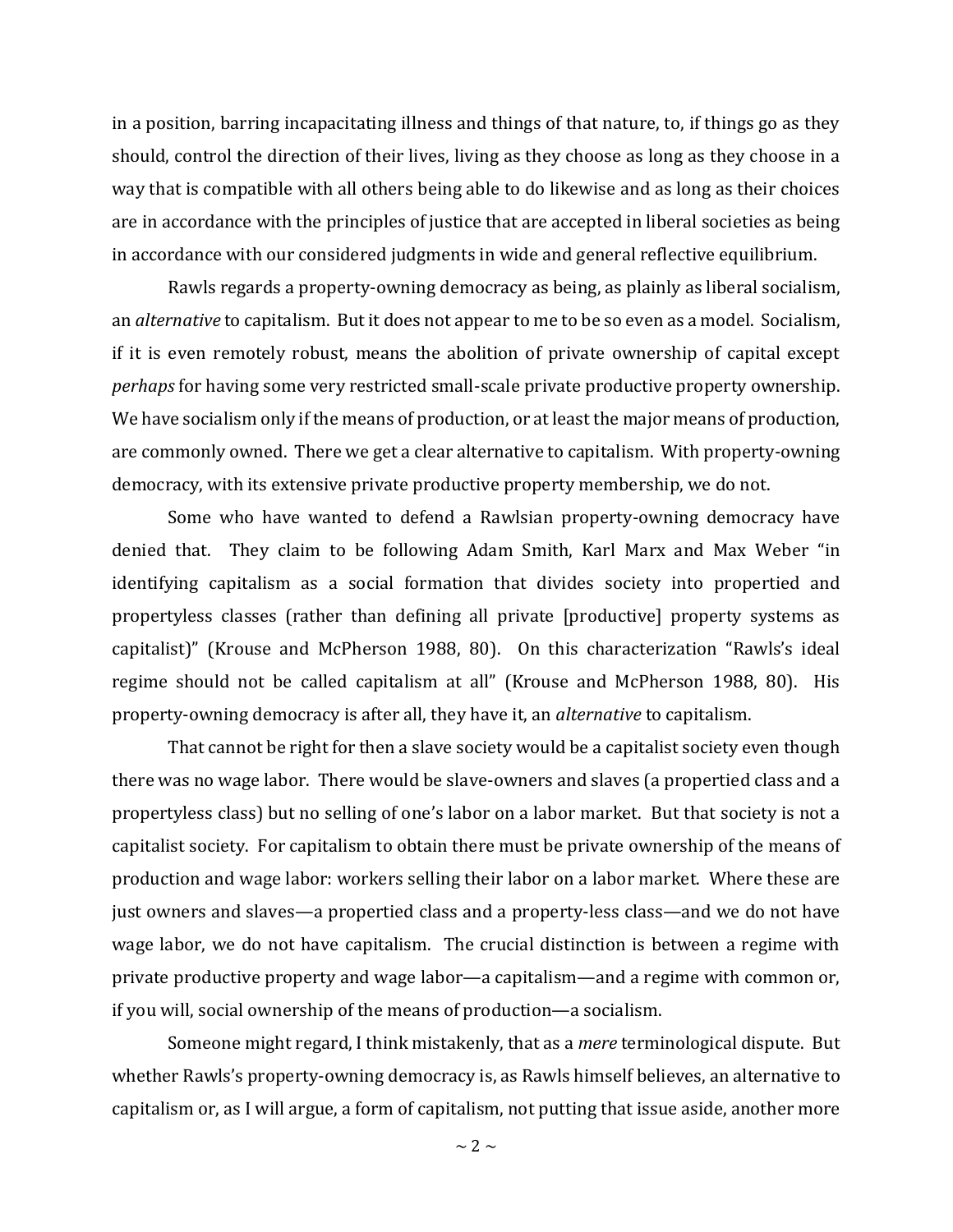fundamental question arises that I shall be centrally concerned with, namely whether, if one has a Rawlsian conception of justice and a reasonable grip on how the world goes or plausibly could go, should one be for liberal socialism or for a property-owning democracy or is it the case that, as Rawls himself believes, there is no way of *philosophically* justifying giving the nod to either socio-economic regime (Rawls 2001, 139)? Is it the case that in arguing for socialism in such a context, or for that matter against it, that, as Rawls has it, one is engaging in a task that is not a philosophical one or one that a philosopher, as long as she sticks to philosophy, has no competence to answer (Rawls 2001, 139)? Philosophy, that is, can have no competence or relevance here. It is not in a philosopher's job description (Rawls 2001, 1-8 and Rawls 2002). Put otherwise, must justice as fairness be neutral here, as Rawls believes, or can we have good grounds, as I believe, for coming down on the side of democratic socialism? Or, even more fundamentally, is it possible and, if possible, an important thing for *philosophers* to do, as I believe it is and Rawls does not, to reason about these issues? But keep firmly in mind that Rawls does not think that the choice between a liberal socialism and a property-owning democracy is an unimportant one but that Philosophers qua philosophers (as jargon has it) can have no competence here.

In arguing that the socialist road is the road to be taken in this not-so-yellow wood, I have in mind three arguments, arguments which I think are within our competence. The first is connected with class, the second with community and solidarity, and the third with the scale of contemporary industry and even of a not-so-contemporary industry (e.g. industry between the First and Second World Wars). Here, for reasons of space, I shall only pursue the first argument: the argument from class.

If socialism works as it is supposed to, after having liberal socialist regimes for some time (perhaps for several decades or longer) we will come to have classless societies. Maybe, in fact, we will never achieve classlessness or even a good approximation to it, but then we will not achieve socialism either. We move toward it—we understand what we are trying to achieve—but we fail to achieve it. But one thing we do know is that we cannot achieve classlessness either in a mixed socialist/capitalist regime or in a private productive property-owning democracy even with, as *another* structure of ownership in that regime, a cooperative workers' ownership. There would, if that were to obtain, be *in addition* to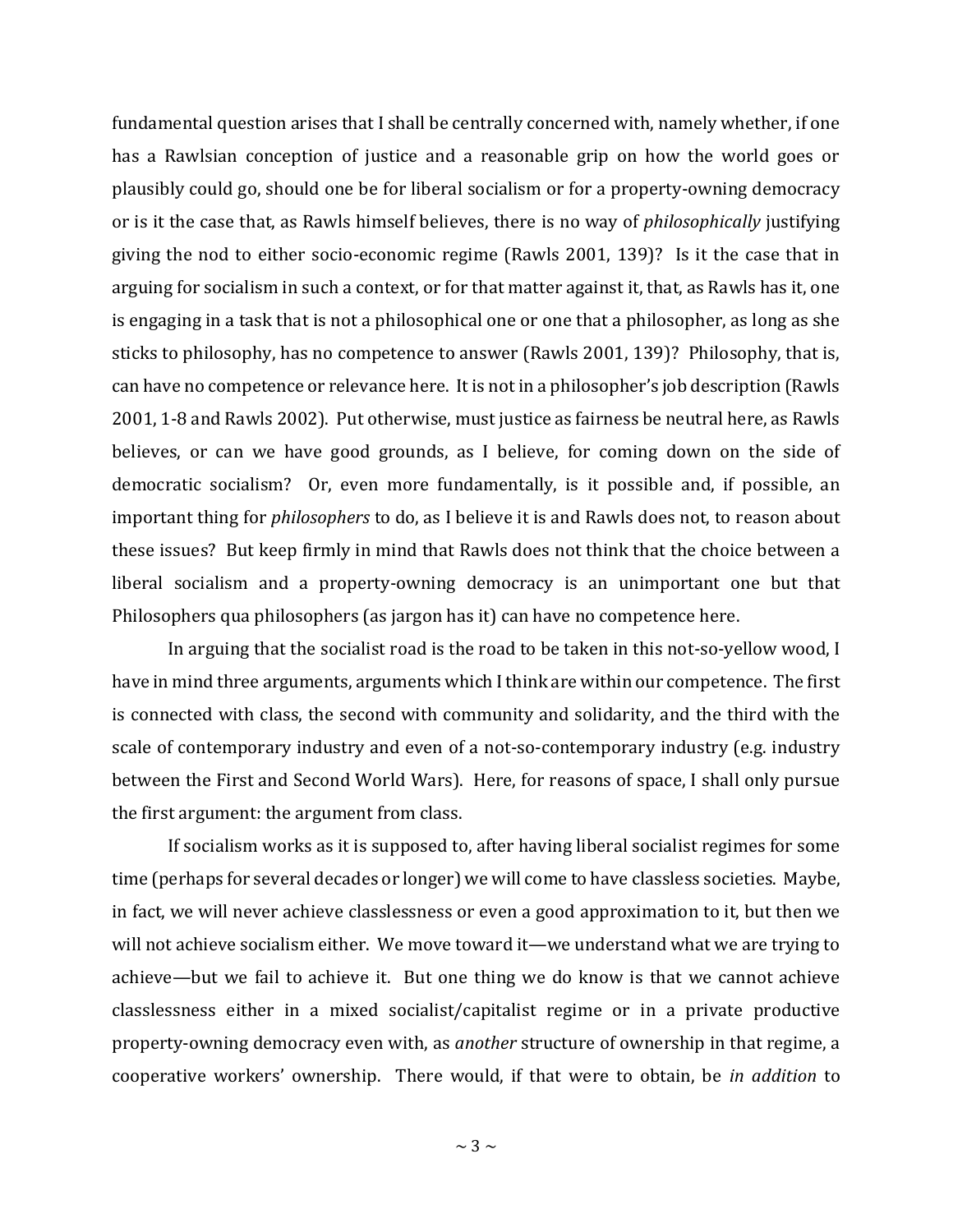privately owned productive property in a property-owning democracy workers' cooperatively owned and controlled productive property.

Against the background of my penchant for socialism, we should ask what, after all, is so bad about classes? Well, they involve domination, subordination, exploitation, control (or partial control) by the dominant class of the other classes, insidious status distinctions and not infrequently the bowing and scraping George Orwell so detested. In a class society—any class society, private property owning democracy or not—Rawls's central ideal of people being free and equal cannot be realized. We cannot, in class divided societies, without selfdeception and ideological distortion, even *regard* people as free and equal. We are not and cannot come to be free and equal in such a society and we deceive ourselves and say what is false to others if we so regard them or so regard ourselves: that we see, that is, ourselves, as we radical democrats would like to, as a *society of equals.* People cannot be free and equal as long as classes exist and classes will exist, and continue to exist, in a property-owning democracy since private productive property is an essential part of it. Rawls is right in thinking that life would not be as bad as in *laissez faire* capitalism or in welfare state capitalism, but, with classes, we would still not have achieved the society of equals that Rawls aspired to: taken as a core ideal of his ideal theory and what he would take to be a central element of his realistic utopia.

Consider—to catch something of this—something that was common to North America around a hundred years ago and surely would persist in some form in a propertyowning democracy. Someone having a family farm would typically have a hired hand and many households—and not only the rich but the petty bourgeois and some moderately well off working class families as well—would have a maid. The hired hand would typically work with his employer doing the same work side by side with him and he would typically eat with the family and, where things went well, be on friendly and familiar terms with the family. The situation was often rather similar for maids in families of modest means. Maids had, of course, their assigned tasks, but they frequently worked with the mistress of the house, cooking with her, for example, and working together at many of the same things and often, except when there were dinner parties where she would serve, eating at the same table and the like. Still, between employer and employee there was a marked difference in status. The farmer or the family hired and fired; they determined what was to be done and it was in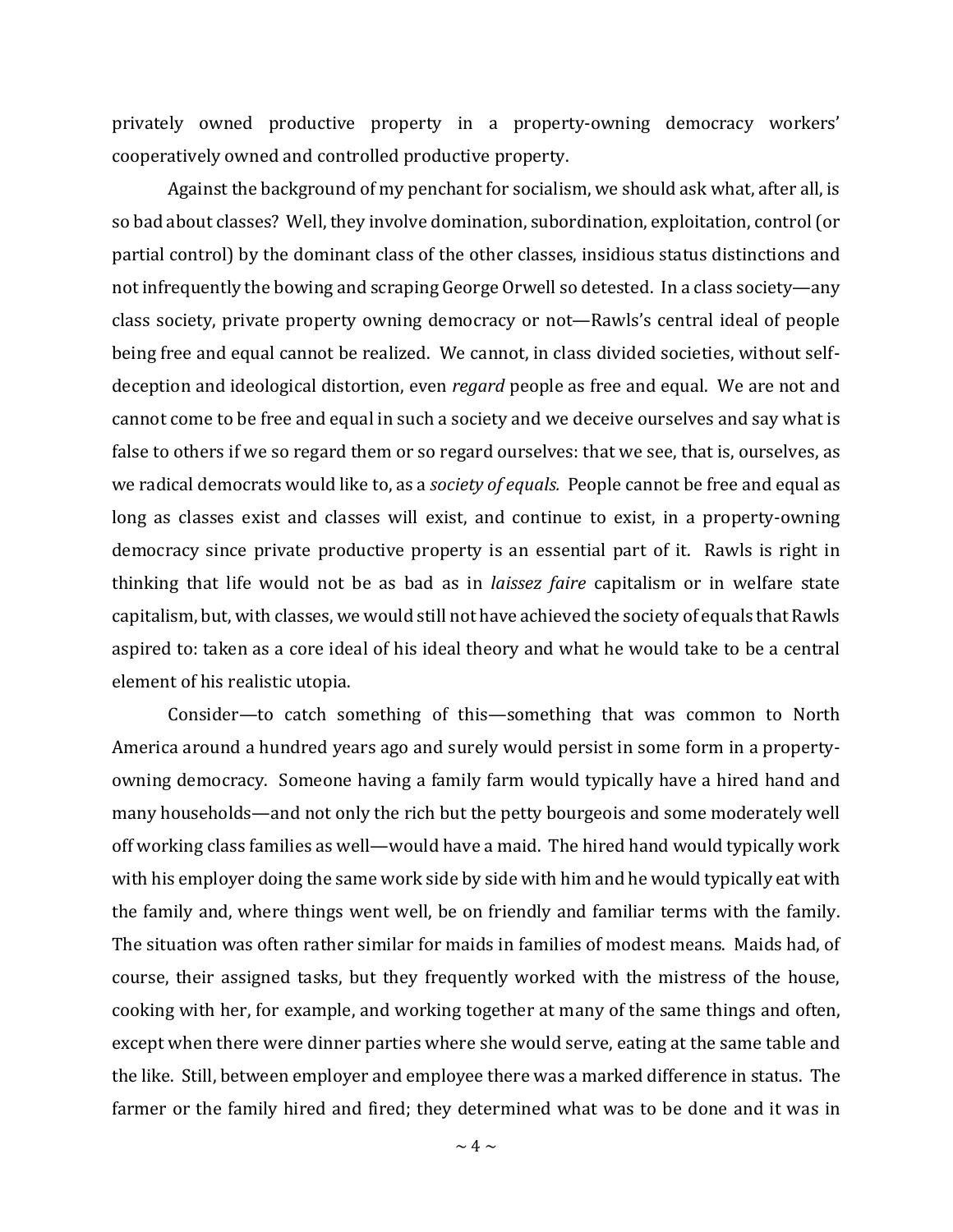normal circumstances they who gave the orders. Sometimes there were things that were so routine and expected that no orders were needed but, generally speaking, initially orders would have to be given. Moreover, for the employers it was their farm or their household; the hired hand or the maid, if they wanted to be employed, worked on the terms of their employer. They could, of course, bargain, though typically the bargaining power was unequal, but what transpired, if they were to be hired at all, was finally what their employers set. They sealed the bargain. And once hired, their employer determined (within limits, of course) what they were to do. If the hired hand or the maid got too 'uppity' (as it was put) they could be, and not infrequently were, summarily fired and were out in the cold. Or, if times got bad, they were similarly so fired—let go, as it was put—though normally in such situations with regret.

Rawls wants people—all people—to be in control of their lives and he conjectures they will standardly achieve this in a properly functioning property-owning democracy. But being a society which admits of such employer-employee relations as described above, there will inevitably be bosses and bossed: some who are in subordinate positions and some who in the respect in question are not. There are, of course, more harsh forms of subordination and less harsh forms, and in some places it has, through workers' struggles, been in various ways attenuated, but domination, subordination, exploitation, control, self-respect undermining status distinctions and the like remain; and some of these things are in some form inescapable as long as we have classes and, as Rawls has characterized a propertyowning democracy, there will remain, and inescapably, classes. This will not yield a society of equals. In such a regime people cannot be free and equal and we cannot without selfdeception regard them as such.

I have concentrated on small group face-to-face relations—relations or relations something like those which would exist in any property-owning democracy as characterized by Rawls, or, for that matter, though to a less extent, in a socialist society as well that allowed for in 'small matters' some private ownership of the means of production. (That may be some reason (*pace* Jon Elster) for going for a more robust socialism which excludes both?) For work in large enterprises, whether in factories or in the service industry, similar things go on though the form they take are somewhat different. But there exists in them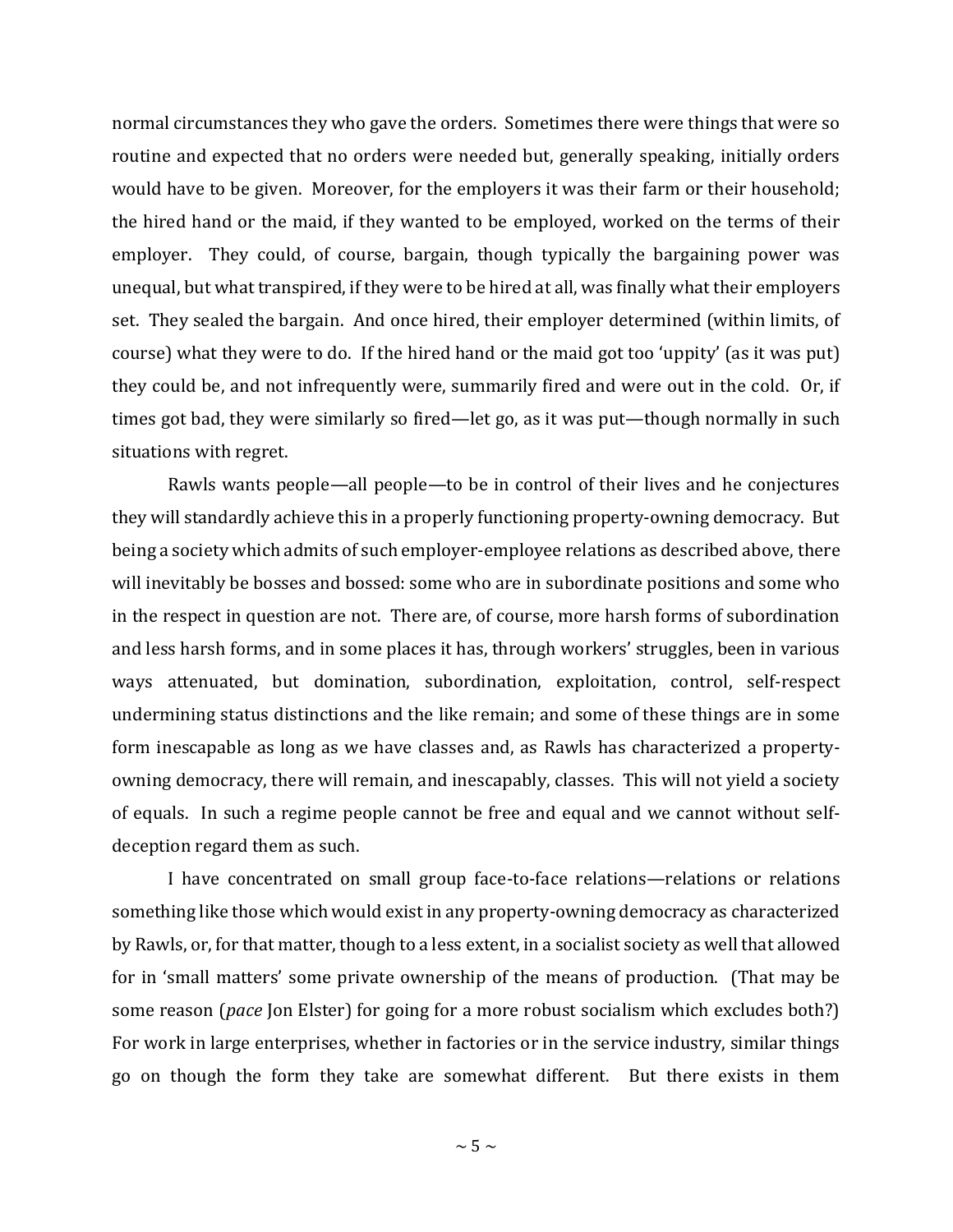domination, exploitation, subordination, insidious status-distinctions, hierarchy and the like. Remember Simone Weil on factory life.

Workers—the hired—when they enter the workplace are not in charge of their lives and, if they cease to be workers and go on welfare, they are perhaps even more extensively controlled. Their supervisors are not capitalists but workers themselves; however, they answer, if they are to keep their jobs, to the interests of capitalists. And there are between supervisors and their welfare clients strong relations of dependency and subordination and domination. But these are effectively the only choices for most people in class societies and both embody subordination and domination and tend to function to undermine self-respect. Either work in such conditions or go on welfare in such conditions—either way people are not free and equal. Rawls, in *regarding* them as free and equal, gives us a false picture of what could be the case in any capitalist society.

*Perhaps* in a property-owning democracy there would be more self-employed people not employing others and *perhaps* there would be a sufficiently robust guaranteed annual income that would make it the case that more people were more in control of their own lives than in standard capitalist societies and so, it might be thought, such societies would approach Rawls's ideal. But for the guaranteed annual income to work those who *entirely*  rely on it must be a minority—probably a rather small minority. Moreover, they would only be in control of their own lives. Not everyone could be self-employed with no employer for some other work in which they needed to engage and not everyone could rely on a guaranteed annual income that was sufficient for them to sustain themselves in some acceptable way: meaning by that, that their needs would be sufficiently met so that they could flourish (Couture 1998). So classes—with the class conflicts attenuated a bit—would remain.

We might have to say 'That's just tough; that's the way life is' and try to ameliorate the ill effects of class a bit in the ways Rawls suggests or in some other more practical ways. This might be just what to do. *Perhaps* that is what we should conclude, *but* for the option that Rawls himself leaves in place, namely liberal democratic socialism. The ills I described here are principally ills caused by the private ownership and control of the means of production. Is this just something with which we have to live?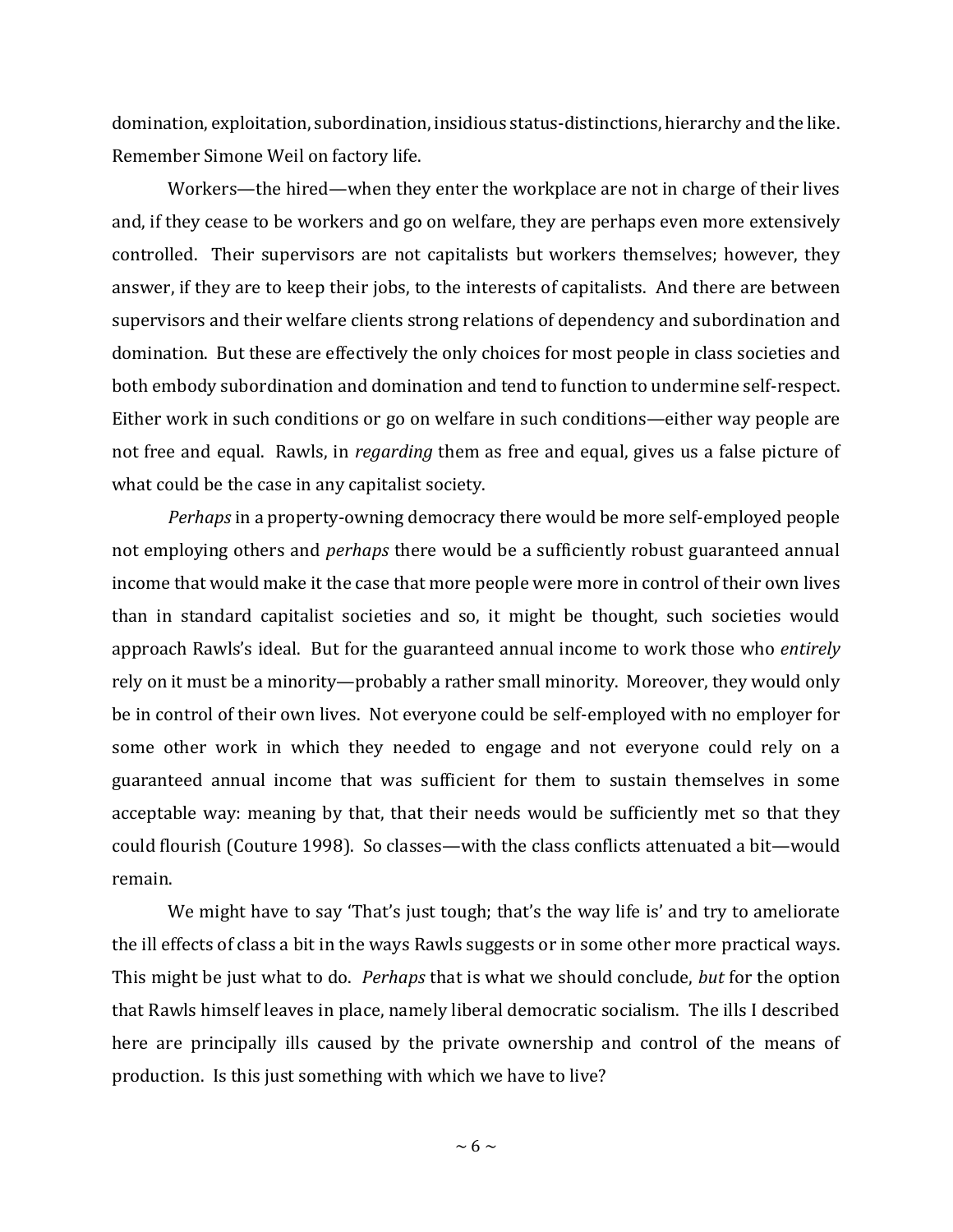There is, I believe, a reasonable reply to the not unnatural retort that that's no option at all. History, it is frequently said, for example by Sidney Hook and Richard Rorty, has shown that socialism, at least in contemporary conditions, is an unworkable hugely inefficient way of carrying on production which can yield neither egalitarian justice nor any other kind of reasonable justice, i.e. something that deserves to be called justice.

Here by way of a response enters market socialism à la Alex Nove, John Roemer and David Schweickart (Nove 1983; Roemer 1994; Schweickart 1993). They together and separately (for they do not in every respect agree) make a powerful case for a market socialism that can be both efficient and just and as well for a socialist egalitarianism. And, particularly on Schweikart's formulation, a strong case is made for a society, and eventually a world, which would be a world in which people—all reasonably normal adult people have effective control over their lives and thus meeting on this socialist conception Rawls's deepest ideals, ideals which Rawls thinks mistakenly (I have argued) a fully functioning property-owning democracy would also meet. A socialist society or a *completely* worker owned and controlled property-owning democracy (assuming they would be different) can perhaps satisfy or approximate this Rawlsian ideal, but even the best of capitalist societies cannot.

Rawls has an old fashioned conception of philosophy: a conception that has become very problematical (Rawls 2001 and 2002). He does not here take to heart the arguments of his colleague Quine that the fence is down. There is no clear conception of the *a priori* or the analytic such that we can divide up our discourse into propositions or sentences which are either analytic or in some other way *a priori*, on the one hand, or empirical or *a posteriori* on the other, and then demarcate philosophy as being exclusively concerned with the *a priori*. There is no such sheltered task that is philosophy's own; there is no such sheltered task for the political philosopher that sharply distinguishes her role from that of the political scientist, the legal theorist, the sociologist, the economist or the historian. There are for all of these disciplines more or less characteristic things people do in working within them and these things are themselves diverse even within a single discipline. There are, of course, characteristic discipline-rooted activities. *Usually* at a multi-disciplinary conference we can tell whether it is an economist, sociologist, political scientist, historian or philosopher speaking. But not always and between these disciplines there is a lot of overlap as well.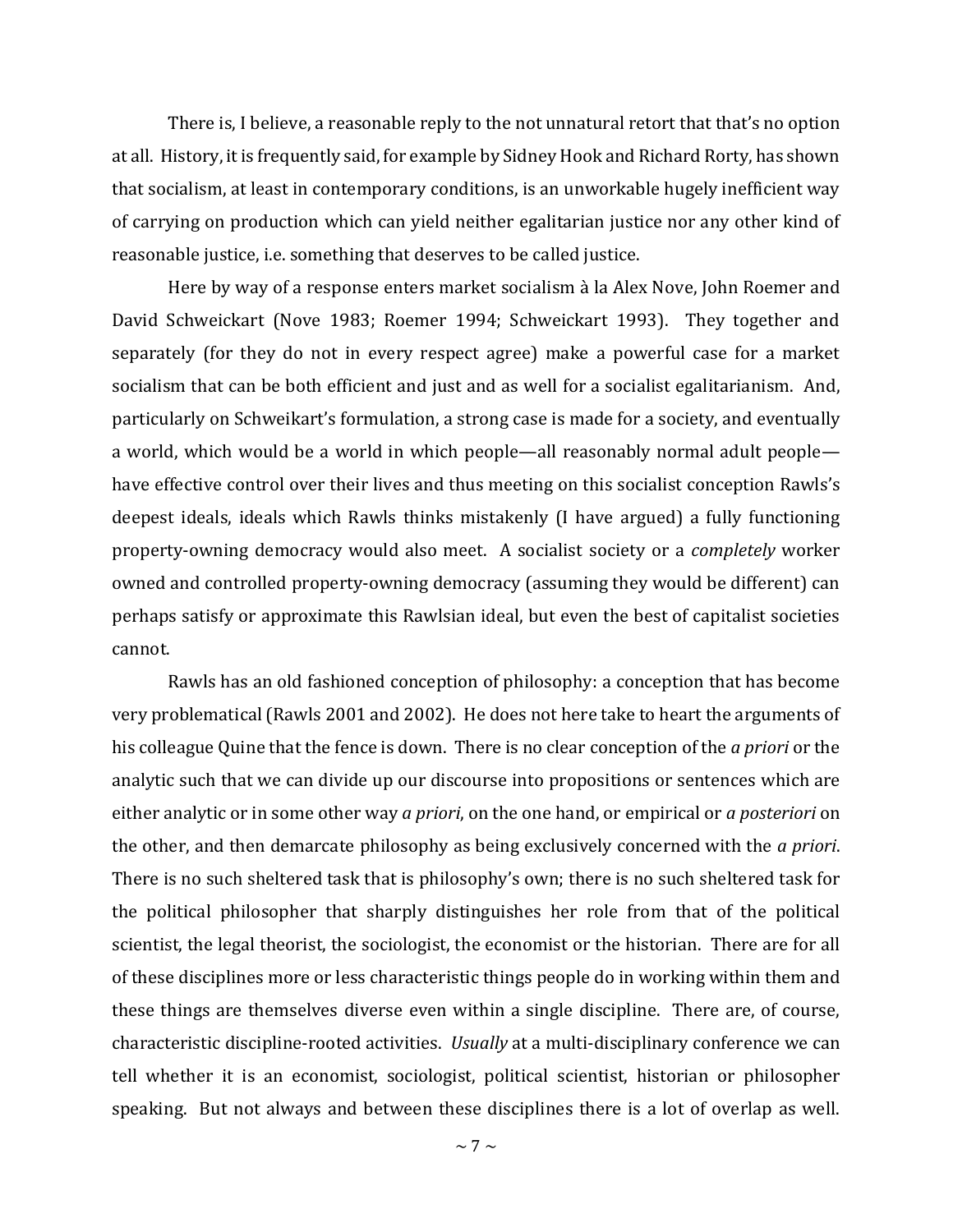*Sometimes* what political philosophers, political scientists, legal theorists or sociologists do is indistinguishable. The philosopher is not the keeper of the *a priori,* never concerned with empirical issues or barred from arguing about them or utilizing them in her philosophical argumentation. Philosophy is not a name of a natural kind. And that holds for other disciplines as well. It is arbitrary for Rawls to say that it is not the task of political philosophy to argue about the relative merits of property-owning democracy, on the one hand, or liberal democratic socialist, on the other (Rawls 2001, 139). We will not, of course, get anything *conclusive* here or for that matter any place else where substantive matters are at issue. But Rawls as a good fallibilist recognizes that. However, it remains the case that some claims have greater plausibility than others. It has been the burden of my argument to justify in these terms the claim (*pace* Rawls) that liberal democratic socialism, and as something within the purview of philosophical organization, is more firmly in accordance with justice as fairness than a property-owning democracy. If one has the conception of justice that Rawls has one should choose a regime of liberal democratic socialism over a regime of property-owning democracy.<sup>1</sup>

l

<sup>1</sup> Suppose I am wrong here and *philosophy* is so restricted. Still, and on Rawls's own showing, we are not barred from reasonably and rationally arguing the issue. If Rawls is right the considerations and arguments will be more historically and contextually restricted than philosophical arguments standardly are. But that should not bother Rawls for many of his own arguments are so restricted, e.g. his own principles of justice. Still, even if what is going on is not a matter of philosophy it can be a matter of reasonable and rational discussion and deliberation where one side can be right and the other wrong. And that, after all, is the central consideration (Rawls 2001, 139).